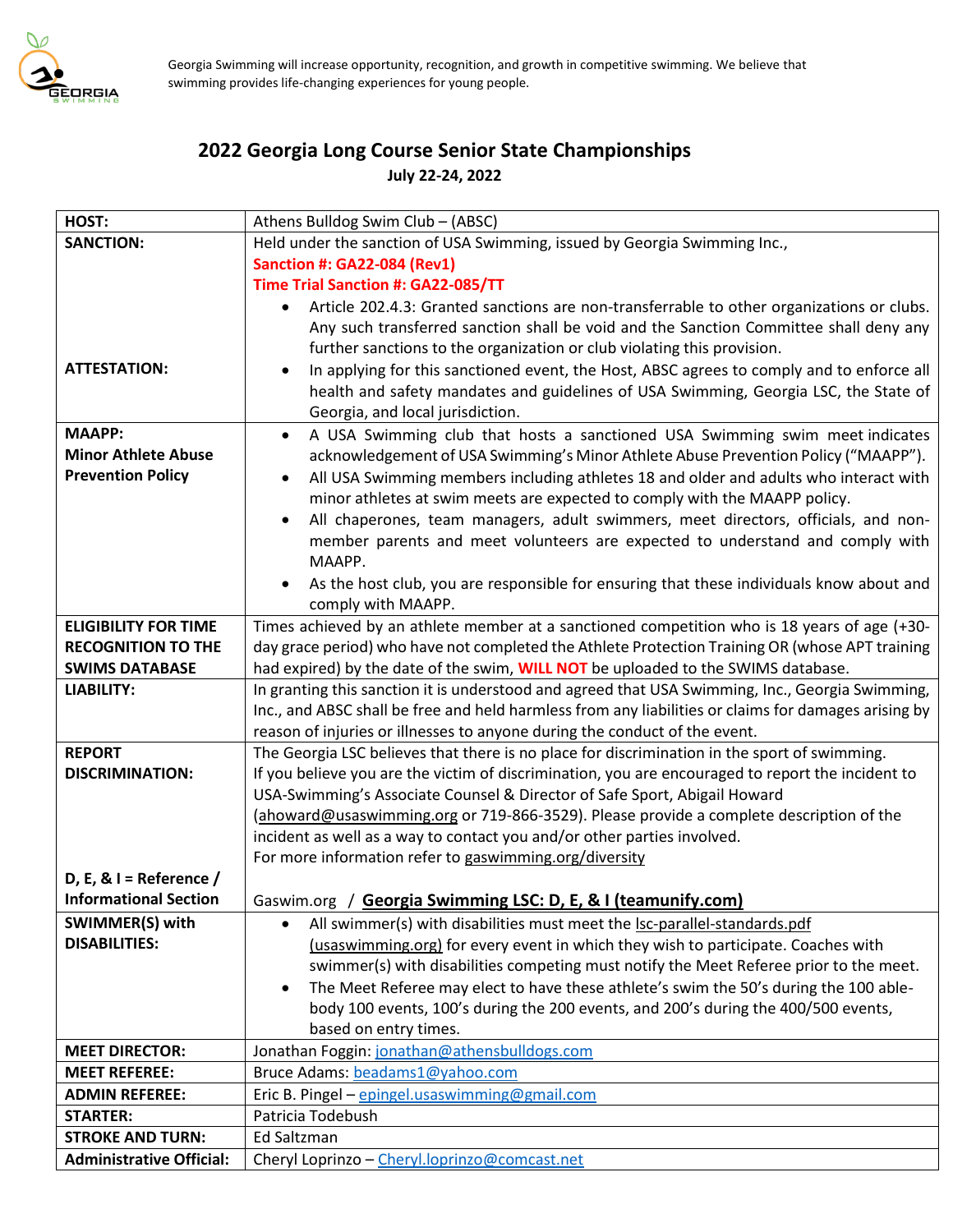| <b>FACILITY:</b>    |                                   | Gabrielsen Natatorium, University of Georgia: |                                                                                                |                 |                                                                                                   |
|---------------------|-----------------------------------|-----------------------------------------------|------------------------------------------------------------------------------------------------|-----------------|---------------------------------------------------------------------------------------------------|
|                     | 330 River Road, Athens, GA 30602: |                                               |                                                                                                |                 |                                                                                                   |
|                     | 706-542-5060                      |                                               |                                                                                                |                 |                                                                                                   |
|                     |                                   |                                               |                                                                                                |                 | This facility's competition pool is an 8 lane, 50-meter pool with Colorado timing and scoreboard. |
|                     |                                   |                                               |                                                                                                |                 | The competition course has been certified in accordance with 104.2.2C(4). The certification is on |
|                     |                                   |                                               |                                                                                                |                 | file with USA Swimming, Inc., and Georgia Swimming, Inc. The pool depth at the start end equals   |
|                     |                                   |                                               | 8 feet and turn end depth equals 8 feet. 8 warm-up lanes will be available in the diving well. |                 |                                                                                                   |
| <b>SCHEDULE:</b>    | Session 1                         | Prelims                                       | Friday, July 22                                                                                | Warmup: 7:30 am | Start: 9:00 am                                                                                    |
|                     | Session 2                         | Finals                                        | Friday, July 22                                                                                | Warmup: 5:30 pm | Start: 6:30 pm                                                                                    |
|                     | Session 3                         | Prelims                                       | Saturday, July 23                                                                              | Warmup: 7:30 am | Start: 9:00 am                                                                                    |
|                     | Session 4                         | Finals                                        | Saturday, July 23                                                                              | Warmup: 5:30 pm | Start: 6:30 pm                                                                                    |
|                     | Session 5                         | Prelims                                       | Sunday, July 24                                                                                | Warmup: 7:30 am | Start: 9:00 am                                                                                    |
|                     | Session 6                         | Finals                                        | Sunday, July 24                                                                                | Warmup: 5:00 pm | Start: 6:00 pm                                                                                    |
| <b>MEET FORMAT:</b> | $\bullet$                         |                                               | All individual events will be conducted on a Preliminary and Final basis with the              |                 |                                                                                                   |
|                     |                                   |                                               | exception of the 800 and 1500 Freestyle, which will be conducted as a timed                    |                 |                                                                                                   |
|                     |                                   |                                               | final event. All P/F events will have 4 heats at night except for the 400s which               |                 |                                                                                                   |
|                     |                                   | will have 3.                                  |                                                                                                |                 |                                                                                                   |
|                     |                                   |                                               | The 800/1500 Freestyle heats will be swum fastest to slowest, alternating 1 heat               |                 |                                                                                                   |
|                     |                                   |                                               | each of women's 800, men's 800, women's 1500, men's 1500 then alternating                      |                 |                                                                                                   |
|                     |                                   |                                               | mixed 800 and mixed 1500 with all heats being conducted at the end of Sunday's                 |                 |                                                                                                   |
|                     |                                   |                                               | Prelims. *Note: Positive check-in deadline for the 800/1500 Freestyle is before                |                 |                                                                                                   |
|                     |                                   |                                               |                                                                                                |                 |                                                                                                   |
|                     |                                   |                                               | the start of prelims on Sunday.                                                                |                 |                                                                                                   |
|                     |                                   |                                               | The 400 IM and 400 Freestyle Preliminary heats will be seeded as follows: fastest              |                 |                                                                                                   |
|                     |                                   |                                               | four heats swum slowest to fastest (4 women heats, 4 men heats), followed by                   |                 |                                                                                                   |
|                     |                                   |                                               | remaining heats swum fastest to slowest alternating women/men. *Note:                          |                 |                                                                                                   |
|                     |                                   |                                               | Positive check-in deadline is 8:00 AM for these races on the day of the event.                 |                 |                                                                                                   |
|                     |                                   |                                               | There may be a 10-minute rest break in Prelims each day before the start of                    |                 |                                                                                                   |
|                     |                                   |                                               | that day's distance event (400 IM, 400 Free, 800/1500 Free). Meet                              |                 |                                                                                                   |
|                     |                                   |                                               | management will decide and it will be announced at the Coaches' meeting                        |                 |                                                                                                   |
|                     |                                   |                                               | Friday morning or during the Zoom Coaches Meeting.                                             |                 |                                                                                                   |
|                     |                                   |                                               | Championship, Consolation, and two Bonus heats (four heats in all) will be                     |                 |                                                                                                   |
|                     |                                   |                                               | swum in all 50, 100 and 200m Prelim/Final events. Championship, Consolation,                   |                 |                                                                                                   |
|                     |                                   |                                               |                                                                                                |                 |                                                                                                   |
|                     |                                   |                                               | and one Bonus heat (three heats in all) will be swum in the 400m Prelim/Final                  |                 |                                                                                                   |
|                     |                                   | events.                                       |                                                                                                |                 |                                                                                                   |
|                     |                                   |                                               | The order of the Finals heats will be D-C-B-A (C-B-A for 400s). *Note: Those                   |                 |                                                                                                   |
|                     |                                   |                                               | swimmers named as First & Second Alternate in each Prelim/Final event must                     |                 |                                                                                                   |
|                     |                                   |                                               | stand by the Starter at the beginning of the event for which they are named if                 |                 |                                                                                                   |
|                     |                                   | they wish to swim.                            |                                                                                                |                 |                                                                                                   |
|                     |                                   |                                               | Alternates be placed in ANY vacant lane and swim exhibition.                                   |                 |                                                                                                   |
|                     | <b>Relay Events:</b>              |                                               |                                                                                                |                 |                                                                                                   |
|                     |                                   |                                               | All Relays will be conducted as Timed Final events.                                            |                 |                                                                                                   |
|                     |                                   |                                               | Each team is limited to two entries of each gender for all relays except the                   |                 |                                                                                                   |
|                     |                                   |                                               | 800 which is limited to 1 per team.                                                            |                 |                                                                                                   |
|                     |                                   |                                               |                                                                                                |                 |                                                                                                   |
|                     | $\bullet$                         |                                               | All 200 Free and 200 Medley Relays will be swum at the beginning of                            |                 |                                                                                                   |
|                     |                                   |                                               | the Prelims sessions on Friday and Saturday, respectively. These events                        |                 |                                                                                                   |
|                     |                                   |                                               | will be pre-seeded, and there is NO positive check-in.                                         |                 |                                                                                                   |
|                     |                                   |                                               |                                                                                                |                 | All 800 Free Relays will be swum at the end of the Finals session on Friday, seeded               |
|                     |                                   |                                               | fast to slow alternating women then men.                                                       |                 |                                                                                                   |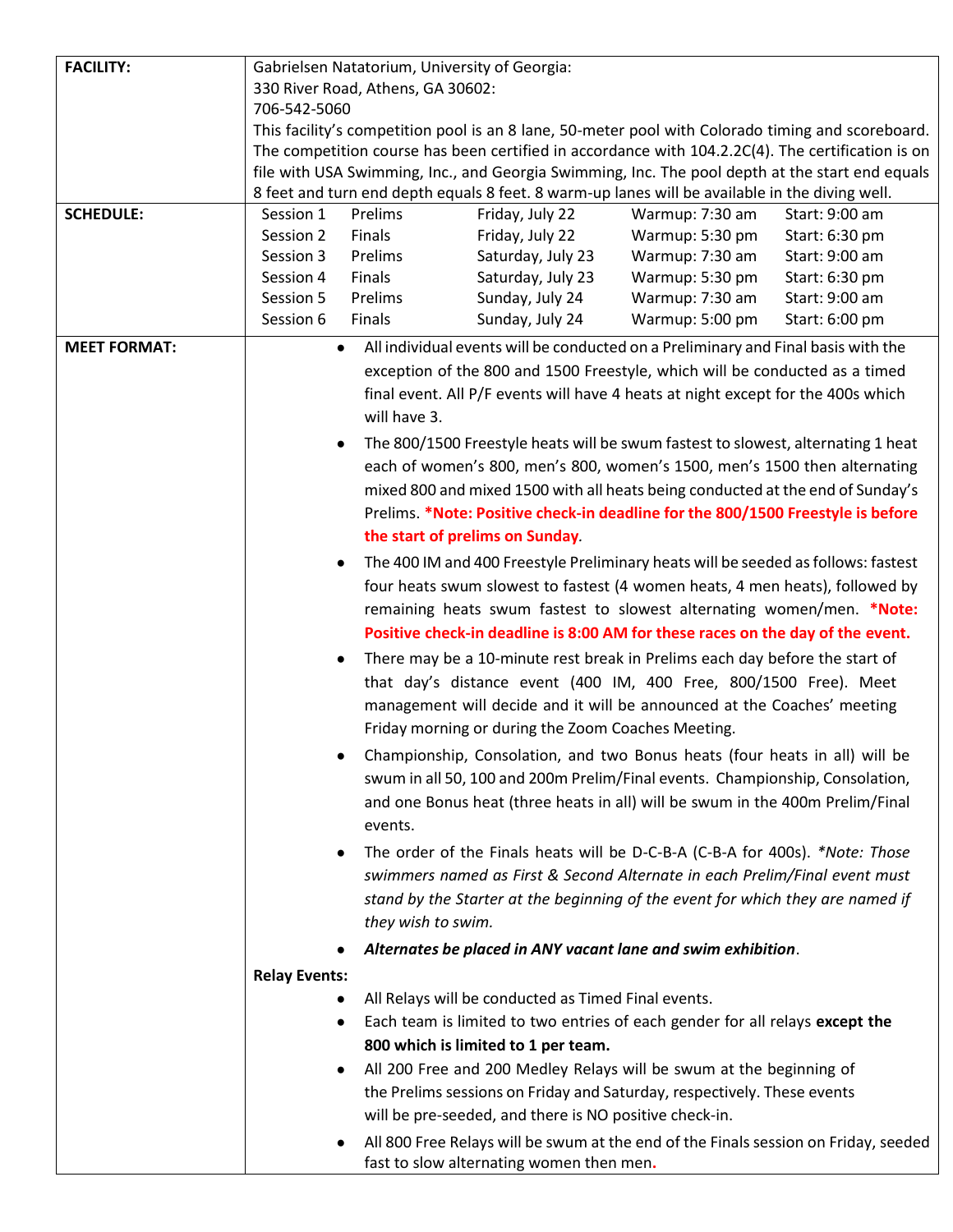|                     | Positive check-in required by 5:30 PM on Friday.                                                                                                                 |
|---------------------|------------------------------------------------------------------------------------------------------------------------------------------------------------------|
|                     | The 400 Free Relays will be swum at the end of the Finals session on Saturday. Positive                                                                          |
|                     | check-in required by 5:30 PM on Saturday. The 400 Medley Relays will be swum during                                                                              |
|                     | the Prelims session on Sunday (before the 800/1500 Freestyles). Positive check-in                                                                                |
|                     | required by 8:00 AM on Sunday.                                                                                                                                   |
|                     | All events will be pre-seeded, with the exception of the 400 IM, 400 Free, 800/1500 Free,                                                                        |
|                     | 400 Medley Relay, 400 Free Relay, and 800 Free Relay. These events will require a positive                                                                       |
|                     | check-in at the Clerk of Course according to the times shown under "Check-in".                                                                                   |
|                     | Any swimmer entering the 800 or 1500 Free based on their qualifying time in the other                                                                            |
|                     | distance should be entered at the time standard.                                                                                                                 |
|                     | In order to maintain a reasonable timeline and to regulate the continuity of the meet the                                                                        |
|                     | Meet Director, in consultation with the Meet Management Committee (Meet Director,                                                                                |
|                     | Senior Committee Chair, Meet Referee and Coach) reserves the right to make the final                                                                             |
|                     | decisions on the following: Diver over starts; rest breaks; scheduling of Time Trial; other                                                                      |
|                     | issues that affect the management, versus the conduct, of the meet.                                                                                              |
| <b>ENTRY FEES:</b>  |                                                                                                                                                                  |
|                     | Individual Event Entry Fee: \$12.00<br>$\bullet$                                                                                                                 |
|                     | Late Entry Fee: \$24.00 (only swimmers already entered in events that session)<br>٠                                                                              |
|                     | Time Trial Fee: \$40.00 (attempting Futures cut or faster)<br>$\bullet$<br>Relay Entry Fee: \$24.0                                                               |
|                     | ٠<br>Relay Late Entry Fee: \$48.00<br>$\bullet$                                                                                                                  |
|                     | Swimmer Surcharge: \$21.00                                                                                                                                       |
|                     | Georgia Travel Fund Fee: \$3.00                                                                                                                                  |
| <b>ELIGIBILITY:</b> | <b>OPEN</b> to all swimmers registered with Georgia Swimming who have achieved the required                                                                      |
|                     | qualifying time standard for each event entered since April 1, 2020, until July 22, 2022 (see                                                                    |
|                     | "Qualifying Times"). Swimmers who have achieved the qualifying standard in the 1500, or 800 Free                                                                 |
|                     | may enter either the 800 or 1500 Free.                                                                                                                           |
|                     | ABSC will not allow unregistered swimmers, coaches, officials, or teams to participate in this meet.                                                             |
|                     | No swimmer will be permitted to compete unless the swimmer is a member in as provided in                                                                         |
|                     | Article 302.                                                                                                                                                     |
|                     | Swimmers who enter this state championship meet must have achieved a time equal to or faster                                                                     |
|                     | than the qualifying standard for each event entered since April 1, 2020 until July 22, 2022. The                                                                 |
|                     | final results for each event will be reviewed by the designated Representative appointed by the                                                                  |
|                     | LSC Chair to determine each swimmer's eligibility for this meet. If a swimmer fails to achieve the                                                               |
|                     | qualifying standard at this meet and cannot prove that he/she achieved the qualifying standard                                                                   |
|                     | before the entry deadline, then Georgia Swimming, Inc. will invoke a fine of \$50.00 against the                                                                 |
|                     | team of said swimmer, or against the swimmer if unattached, for each non-qualifying time,                                                                        |
|                     | INCLDING ANY BONUS SWIMS* THAT SESSION. The SWIMS database will be the sole source                                                                               |
|                     | document used to verify proof of time for this meet. Failure to pay as prescribed by Georgia                                                                     |
|                     | Swimming Rules and Regulations 7.2, Inc. will result in the barring of said team/individual from                                                                 |
|                     | participating in any meets until such time as the fine is paid in full. Make checks payable to<br>"Georgia Swimming." Proof of times is not required for relays. |
|                     | *Bonus Events, if the bonus event is NOT marked as a bonus event and the swimmer fails to                                                                        |
|                     | achieve the time standard for that event, the swimmer will be subject to a \$50.00 fine, not just                                                                |
|                     | for that event, but for any bonus events swum that day.                                                                                                          |
| <b>ENTRIES:</b>     | Entries must be received on or before July 14th, 2022.                                                                                                           |
|                     | Email entries to: Jonathan Foggin: jonathan@athensbulldogs.com                                                                                                   |
|                     | Swimmers will be limited to competing in three (3) individual events per day plus relays. Any                                                                    |
|                     | swimmer who competes in more than their daily limit will be disqualified from the last event(s) of                                                               |
|                     | that day.                                                                                                                                                        |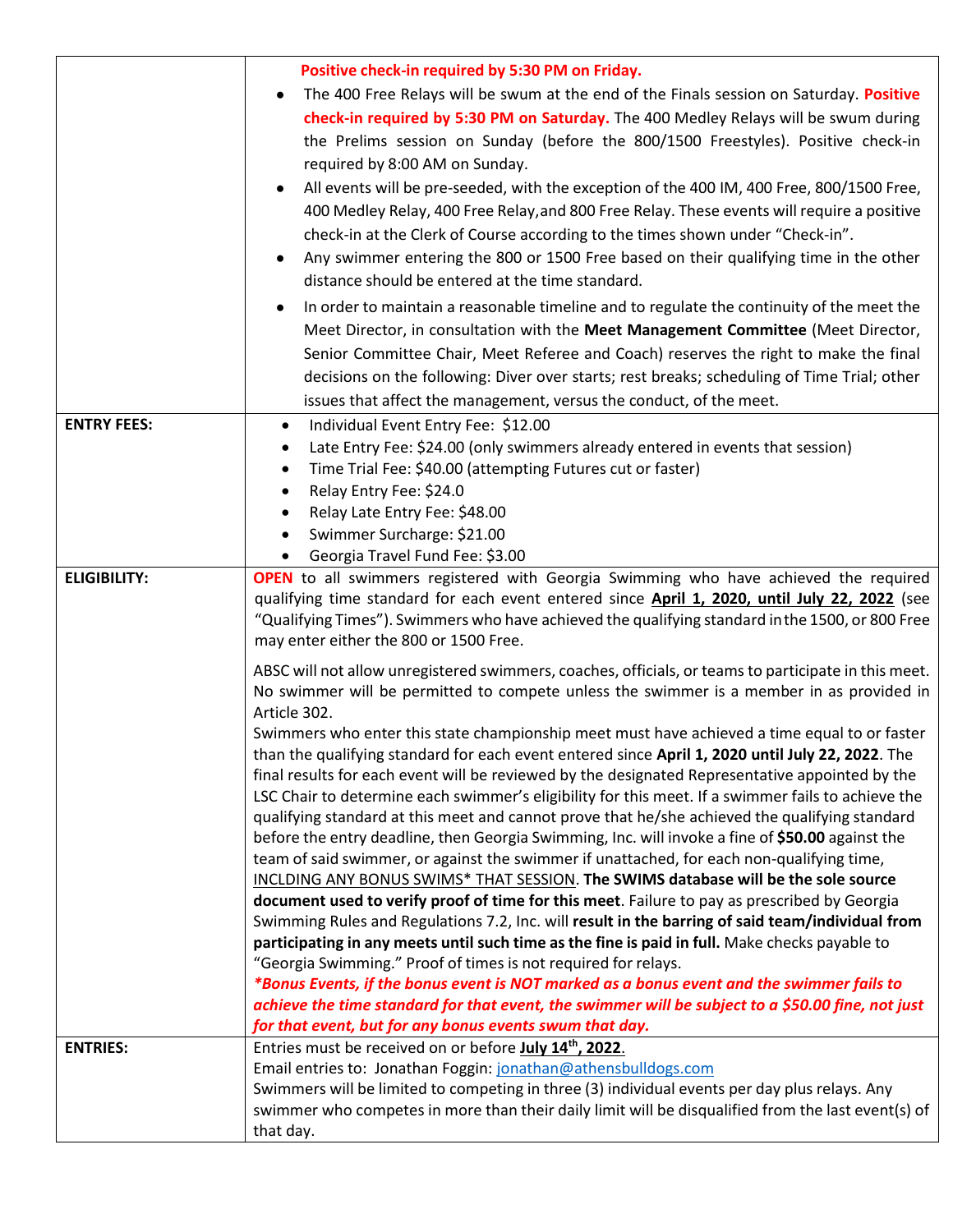|                          | Swimmers who have qualified for an event in any preliminary session may swim one bonus event                                                                                                                                                                                     |
|--------------------------|----------------------------------------------------------------------------------------------------------------------------------------------------------------------------------------------------------------------------------------------------------------------------------|
|                          | in any 50, 100 or 200m event that session. Bonus events must be designated as such, will be                                                                                                                                                                                      |
|                          | seeded behind qualified times and will count towards daily event limit.                                                                                                                                                                                                          |
| <b>TIME TRIALS:</b>      | Time Trial events will be conducted after the Preliminary sessions. Time Trial events will<br>$\bullet$                                                                                                                                                                          |
|                          | count towards the athlete's daily limit.                                                                                                                                                                                                                                         |
|                          | PM Time Trials at MR Discretion<br>$\bullet$                                                                                                                                                                                                                                     |
|                          | Time Trial check-in closes a 11AM. Additions after deadline are at the discretion of the                                                                                                                                                                                         |
|                          | Meet Referee.                                                                                                                                                                                                                                                                    |
| <b>CHECK IN</b>          | In order to be seeded into the deck-seeded events, swimmers and relay teams must check-in with                                                                                                                                                                                   |
| <b>CLERK of COURSE</b>   | the Clerk of Course by the times listed in the Meet Format section.                                                                                                                                                                                                              |
| <b>ENTRY SUBMISSION:</b> | Thursday, July 14 <sup>th</sup> at 6:00 pm. Teams may make revisions for the athletes entered in the meet                                                                                                                                                                        |
|                          | on or before the entry deadline until Tuesday, July 19 <sup>th</sup> at noon.                                                                                                                                                                                                    |
|                          | Submit entries using Hy-Tek team manager. Entries must include the USA Swimming Club Code                                                                                                                                                                                        |
|                          | and each swimmer's USA Swimming number, first and last name, age, and seeding time for each                                                                                                                                                                                      |
|                          | event entered.                                                                                                                                                                                                                                                                   |
| <b>RULES:</b>            | Tech Suit Restriction for 12-and-Under Swimmers: This rule does not make exceptions for<br><b>Championship competitions.</b>                                                                                                                                                     |
|                          | https://www.usaswimming.org/news/2020/08/24/tech-suit-restriction-for-12-and-under-swimmers                                                                                                                                                                                      |
|                          | 102.8 SWIMWEAR                                                                                                                                                                                                                                                                   |
|                          | .1 Design: No Technical Suit may be worn by any 12 & Under USA Swimming athlete member in                                                                                                                                                                                        |
|                          | competition at any Sanctioned, Approved or Observed meet.                                                                                                                                                                                                                        |
|                          | 1) A Technical Suit is one that has the following components:                                                                                                                                                                                                                    |
|                          | a. Any suit with any bonded or taped seams regardless of its fabric or silhouette; or                                                                                                                                                                                            |
|                          | b. Any suit with woven fabric extending past the hips.                                                                                                                                                                                                                           |
|                          | (Note: WOVEN FABRIC-A suit with woven fabric and sewn seams that does not extend below the<br>hips is permitted.)                                                                                                                                                                |
|                          | (Note: KNIT FABRIC-A suit with knit fabric and sewn seams not extending below the knees is<br>permitted.)                                                                                                                                                                        |
|                          | This rule is in effect for all USA Swimming competitions in the United States, so any manufacturer                                                                                                                                                                               |
|                          | or vendor selling a suit in the United States is subject to the above rule. No Technical Suits may be                                                                                                                                                                            |
|                          | worn by any 12-Under USA Swimming athlete member in competition at any Sanctioned,                                                                                                                                                                                               |
|                          | Approved or Observed meet.                                                                                                                                                                                                                                                       |
|                          | Current USA Swimming Rules, including the Minor Athlete Abuse Prevention Policy ("MAAPP"),<br>will govern this meet.                                                                                                                                                             |
|                          | Use of audio or visual recording devices, including a cell phone, is not permitted in changing areas,                                                                                                                                                                            |
|                          | behind the blocks (Including warm-up, warm-down, and Competition), rest rooms or locker rooms.                                                                                                                                                                                   |
|                          | Any swimmer entered in the meet, must be certified by a USA Swimming member-coach as being<br>proficient in performing a racing start or must start each race from within the water. When                                                                                        |
|                          | unaccompanied by a member coach, it is the responsibility of the swimmer or the swimmer's legal<br>guardian to ensure compliance with this requirement.                                                                                                                          |
|                          | Deck changes are prohibited. (Defined as changing, in whole or in part, into or out of a swimsuit                                                                                                                                                                                |
|                          | when wearing just one suit in an area other than a permanent or temporary locker room,<br>bathroom, changing room or other space designated for changing purposes). Swimmers<br>participating in deck changing could be subject to removal from further competition in the meet. |
|                          | On deck registrations will not be permitted during this event.                                                                                                                                                                                                                   |
|                          | Operation of a drone, or any other flying apparatus, is prohibited over the venue (pools,                                                                                                                                                                                        |
|                          | athlete/coaches' areas, spectator areas and open ceiling locker rooms) any time athletes, coaches,                                                                                                                                                                               |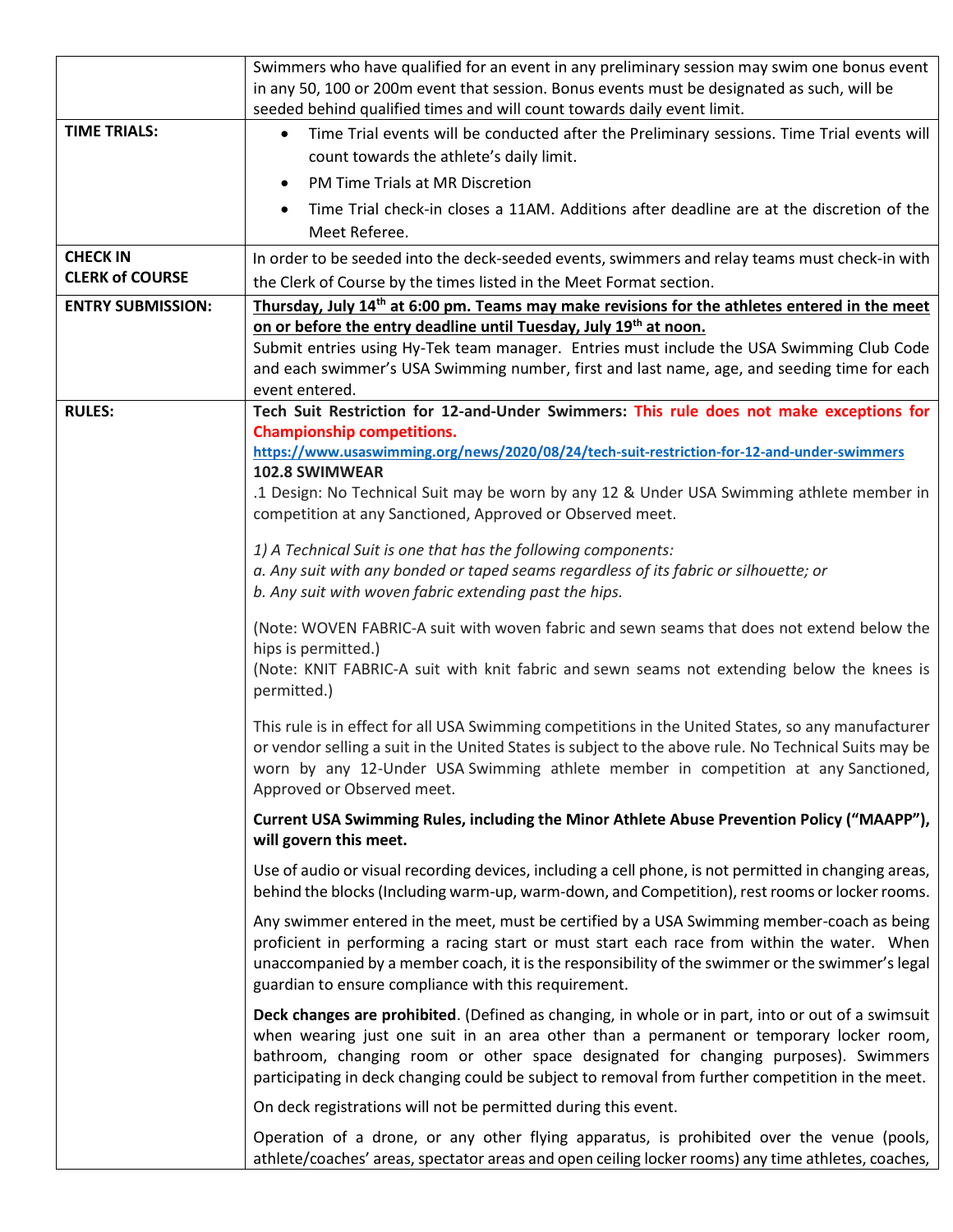|                            | officials and /or spectators are present. Exceptions may be granted with prior written approval by<br>the Program Operations Vice Chair, Program & Events Committee Chair, or designee.                                                                                                                                                                                                                                                                                                                                                                                                                                                                                         |
|----------------------------|---------------------------------------------------------------------------------------------------------------------------------------------------------------------------------------------------------------------------------------------------------------------------------------------------------------------------------------------------------------------------------------------------------------------------------------------------------------------------------------------------------------------------------------------------------------------------------------------------------------------------------------------------------------------------------|
|                            | Photos and videos may be taken of swimmers during the meet by parents or a professional<br>photographer retained by the host club. All participants agree to be filmed or photographed by<br>photographers designated by the meet host and to allow the meet host the right to use names,<br>pictures, likenesses, and biographical information before, during, or after the period of<br>participation in Georgia Swimming competitions to promote swimming and meets hosted by the<br>meet organizer. If you do not wish to have your child(ren) photographed, you may withdraw your<br>consent by informing the Meet Director before the start of the first day of the meet. |
|                            | Deck Pass is acceptable proof of USA Swimming membership.                                                                                                                                                                                                                                                                                                                                                                                                                                                                                                                                                                                                                       |
|                            | Swimmers participating under the provisions of 202.9 or USA Swimming's "open border" policy<br>must be under the supervision of their own coach or a USA Swimming member coach. The Meet<br>Director or Meet Referee may assist the swimmer in deciding for such supervision, but it is the<br>swimmer's responsibility to make such arrangements prior to the start of the meet.                                                                                                                                                                                                                                                                                               |
| <b>COACHES:</b>            | Coaches will be required to sign in and show their USA Swimming coaches registration card or<br>DECK PASS for verification that all certifications are current. Contact information for One (1)                                                                                                                                                                                                                                                                                                                                                                                                                                                                                 |
| <b>COACHES MEETING:</b>    | coach from each team MUST be submitted during check-in.                                                                                                                                                                                                                                                                                                                                                                                                                                                                                                                                                                                                                         |
|                            | A meeting for coaches will be announced after entries are received. The meeting may take place<br>via Zoom prior to the meet. An additional coach meeting MAY occur Friday, July 22 at 7:15am                                                                                                                                                                                                                                                                                                                                                                                                                                                                                   |
|                            | for in-person discussion for those requiring clarification.                                                                                                                                                                                                                                                                                                                                                                                                                                                                                                                                                                                                                     |
| <b>OFFICIALS:</b>          | ABSC welcomes visiting officials and apprentices and will appreciate help in officiating this                                                                                                                                                                                                                                                                                                                                                                                                                                                                                                                                                                                   |
|                            | competition. There will be an official's meeting sixty minutes prior to the start of each session. The                                                                                                                                                                                                                                                                                                                                                                                                                                                                                                                                                                          |
|                            | official's uniform will consist of a white polo collared shirt, navy blue shorts, skirts or slacks with                                                                                                                                                                                                                                                                                                                                                                                                                                                                                                                                                                         |
|                            | white socks and shoes. All officials must present at check in, their current LSC Officials Certification                                                                                                                                                                                                                                                                                                                                                                                                                                                                                                                                                                        |
|                            | Card; OR a recently completed Apprentice Form; AND proof of current USA Swimming Non-Athlete                                                                                                                                                                                                                                                                                                                                                                                                                                                                                                                                                                                    |
|                            | membership. Credentials may be required for deck access and hospitality. Officials or apprentices<br>requesting certain positions may contact the Meet Referee as early as possible prior to the met.                                                                                                                                                                                                                                                                                                                                                                                                                                                                           |
|                            | FINALS: Official's uniform will consist of a white collared polo shirt, navy long pants or skirts,                                                                                                                                                                                                                                                                                                                                                                                                                                                                                                                                                                              |
|                            | white shoes/socks.                                                                                                                                                                                                                                                                                                                                                                                                                                                                                                                                                                                                                                                              |
|                            | NOTE: Apprentice Starter WILL NOT be offered at this meet.                                                                                                                                                                                                                                                                                                                                                                                                                                                                                                                                                                                                                      |
|                            | NOTE: This will be an OQM for N2/N3. If interested in being evaluated, please contact Bruce                                                                                                                                                                                                                                                                                                                                                                                                                                                                                                                                                                                     |
|                            | Adams-beadams1@yahoo.com                                                                                                                                                                                                                                                                                                                                                                                                                                                                                                                                                                                                                                                        |
| <b>MEET COMMITTEE /</b>    | The Meet Committee / Meet Jury shall be established during the coaching meeting or prior to                                                                                                                                                                                                                                                                                                                                                                                                                                                                                                                                                                                     |
| <b>MEET JURY:</b>          | the competition and shall consist of the Meet Director, Meet Referee, 2 Coaches, and 1 athlete                                                                                                                                                                                                                                                                                                                                                                                                                                                                                                                                                                                  |
|                            | member, as appropriate. As defined in the Official Glossary (2022 USA Swimming Rulebook)                                                                                                                                                                                                                                                                                                                                                                                                                                                                                                                                                                                        |
| <b>AWARDS:</b>             | No individual awards will be given. The three highest scoring teams will be recognized but no                                                                                                                                                                                                                                                                                                                                                                                                                                                                                                                                                                                   |
|                            | award will be given. Outstanding Swimmer Recognition - The male and female swimmer who<br>scores the most individual points will be recognized as the "Outstanding Female Swimmer" and                                                                                                                                                                                                                                                                                                                                                                                                                                                                                          |
|                            | "Outstanding Male Swimmer"                                                                                                                                                                                                                                                                                                                                                                                                                                                                                                                                                                                                                                                      |
| <b>SCORING:</b>            | Individual and Relay events will be scored to 16 places. Swimmers who do not achieve the meet                                                                                                                                                                                                                                                                                                                                                                                                                                                                                                                                                                                   |
|                            | qualifying time in an event cannot score points in that event.                                                                                                                                                                                                                                                                                                                                                                                                                                                                                                                                                                                                                  |
|                            | Individual Events: 20-17-16-15-14-13-12-11-9-7-6-5-4-3-2-1                                                                                                                                                                                                                                                                                                                                                                                                                                                                                                                                                                                                                      |
|                            | Relay Events: 40-34-32-30-28-26-24-22-18-14-12-10-8-6-4-2                                                                                                                                                                                                                                                                                                                                                                                                                                                                                                                                                                                                                       |
| <b>GA. WARM-UP POLICY:</b> | The Georgia Swimming approved warm-up guidelines will be followed for this meet. Warm-up                                                                                                                                                                                                                                                                                                                                                                                                                                                                                                                                                                                        |
|                            | lane assignments will be posted at the pool. USA Swimming Certified Coaches must supervise in                                                                                                                                                                                                                                                                                                                                                                                                                                                                                                                                                                                   |
|                            | the vicinity of all warm-up activities.                                                                                                                                                                                                                                                                                                                                                                                                                                                                                                                                                                                                                                         |
|                            | This rule does not make exceptions for Championship competitions: Equipment including, but                                                                                                                                                                                                                                                                                                                                                                                                                                                                                                                                                                                      |
|                            | not limited to buoys, snorkels, kick boards, fins or elastic bands are NOT allowed during ANY                                                                                                                                                                                                                                                                                                                                                                                                                                                                                                                                                                                   |
|                            | warmup or warm-down before, or during competition. This includes the diving well pool.                                                                                                                                                                                                                                                                                                                                                                                                                                                                                                                                                                                          |
|                            | <b>Refer www.gaofficials.org/documents &gt; Sanctions</b>                                                                                                                                                                                                                                                                                                                                                                                                                                                                                                                                                                                                                       |
| <b>GA. SCRATCH RULE:</b>   | <b>Refer www.gaofficials.org/documents &gt; Sanctions</b>                                                                                                                                                                                                                                                                                                                                                                                                                                                                                                                                                                                                                       |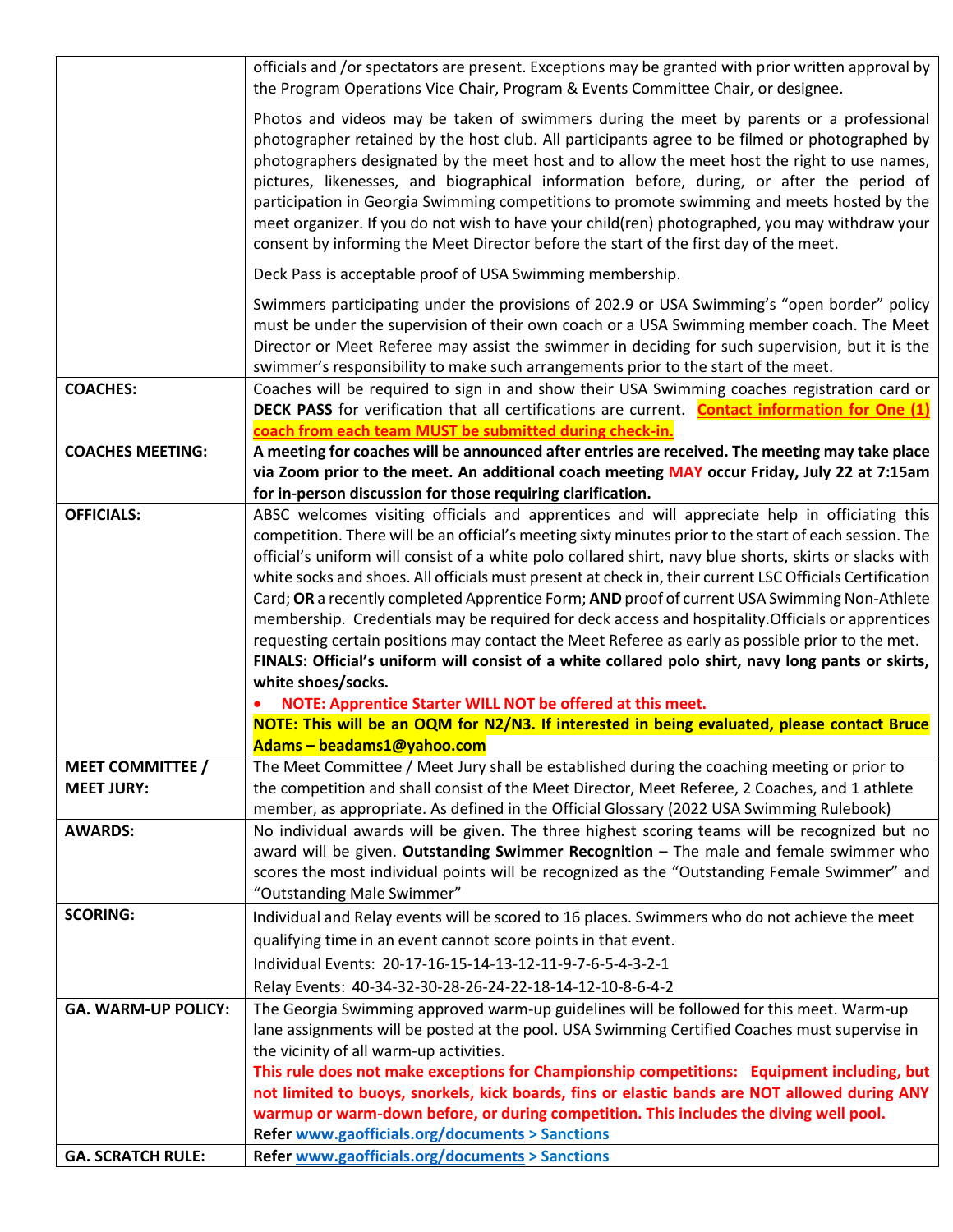#### **Order of Events**

| Women's Event<br>Number | Friday, July 22                       | Men's Event<br>Number |
|-------------------------|---------------------------------------|-----------------------|
| 1                       | 200 Free Relay (all heats in prelims) |                       |
| 3                       | 100 Breast                            | 4                     |
| 5                       | 200 Free                              | 6                     |
| 7                       | 50 Back                               | 8                     |
| 9                       | 100 Fly                               | 10                    |
| 11                      | 400 IM*                               | 12                    |
| 13                      | 800 Free Relay (all heats in finals)  | 14                    |

| Women's Event<br>Number | Saturday, July 23                       | Men's Event<br>Number |
|-------------------------|-----------------------------------------|-----------------------|
| 15                      | 200 Medley Relay (all heats in prelims) | 16                    |
| 17                      | 200 Fly                                 | 18                    |
| 19                      | 50 Free                                 | 20                    |
| 21                      | 200 Breast                              | 22                    |
| 23                      | 100 Back                                | 24                    |
| 25                      | 50 Breast                               | 26                    |
| 27                      | 400 Free                                | 28                    |
| 29                      | 400 Free Relay (all heats infinals)     | 30                    |

| Women's<br>Event Number | Sunday, July 24            | Men's Event<br>Number |
|-------------------------|----------------------------|-----------------------|
| 31                      | 200 Back                   | 32                    |
| 33                      | 100 Free                   | 34                    |
| 35                      | 50 Fly                     | 36                    |
| 37                      | 200 IM                     | 38                    |
| 39                      | 400 Medley Relay (prelims) | 40                    |
| 41                      | 800 Free                   |                       |
|                         | 1500 Free                  | 42                    |

\*The 400 IM and 400 Free will be run with the top four heats first, slowest to fastest 4 heats of women **followed by 4 heats of men, and the remaining heats run fastest to slowest alternating women/men.**

**\*\*All heats of the 800/1500 Free will be swum during Prelims fastest to slowest, alternating women/men for 1 heat each of 800/1500 then mixed gender for the reminder.** *Check in for the 800/1500 Free will be Sunday at 9am.*

\*\*\* There may be a 10-minute break each day during Prelims before the start of each day's distance event.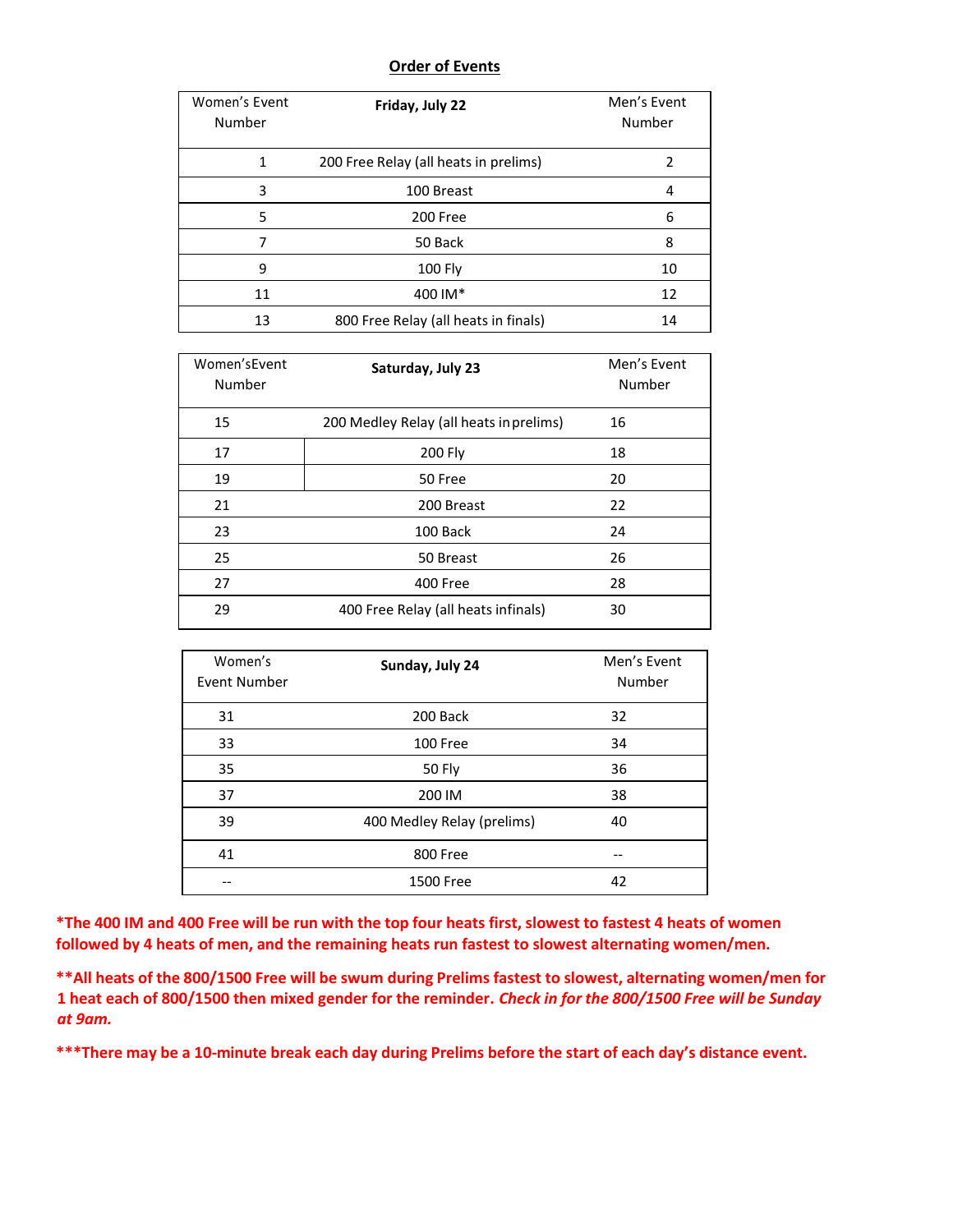

# 2022 SENIOR LC CHAMPIONSHIP QUALIFYING TIMES July 22-24- Athens, GA



| <b>Women</b>      | 2022 LC State Champs | <b>Men</b>        |
|-------------------|----------------------|-------------------|
| <b>2022 LC QT</b> | <b>EVENT</b>         | <b>2022 LC QT</b> |
| 00:29.19          | 50 Free              | 00:26.19          |
| 01:03.39          | <b>100 Free</b>      | 00:56.39          |
| 02:15.99          | <b>200 Free</b>      | 02:04.69          |
| 04:48.89          | <b>400 Free</b>      | 04:24.69          |
| 09:59.99          | <b>800 Free</b>      | 09:12.99          |
| 18:59.99          | <b>1500 Free</b>     | 17:39.99          |
| 00:34.09          | 50 Back              | 00:32.09          |
| 01:11.99          | 100 Back             | 01:05.79          |
| 02:34.49          | 200 Back             | 02:23.99          |
| 00:39.99          | 50 Breast            | 00:34.99          |
| 01:23.89          | 100 Breast           | 01:16.09          |
| 03:00.99          | 200 Breast           | 02:45.79          |
| 00:31.99          | <b>50 Fly</b>        | 00:28.89          |
| 01:09.19          | <b>100 Fly</b>       | 01:02.59          |
| 02:38.59          | <b>200 Fly</b>       | 02:23.09          |
| 02:36.09          | 200 IM               | 02:22.19          |
| 05:30.99          | 400 IM               | 05:05.09          |

\*Qualifying Period Starts 01/01/2021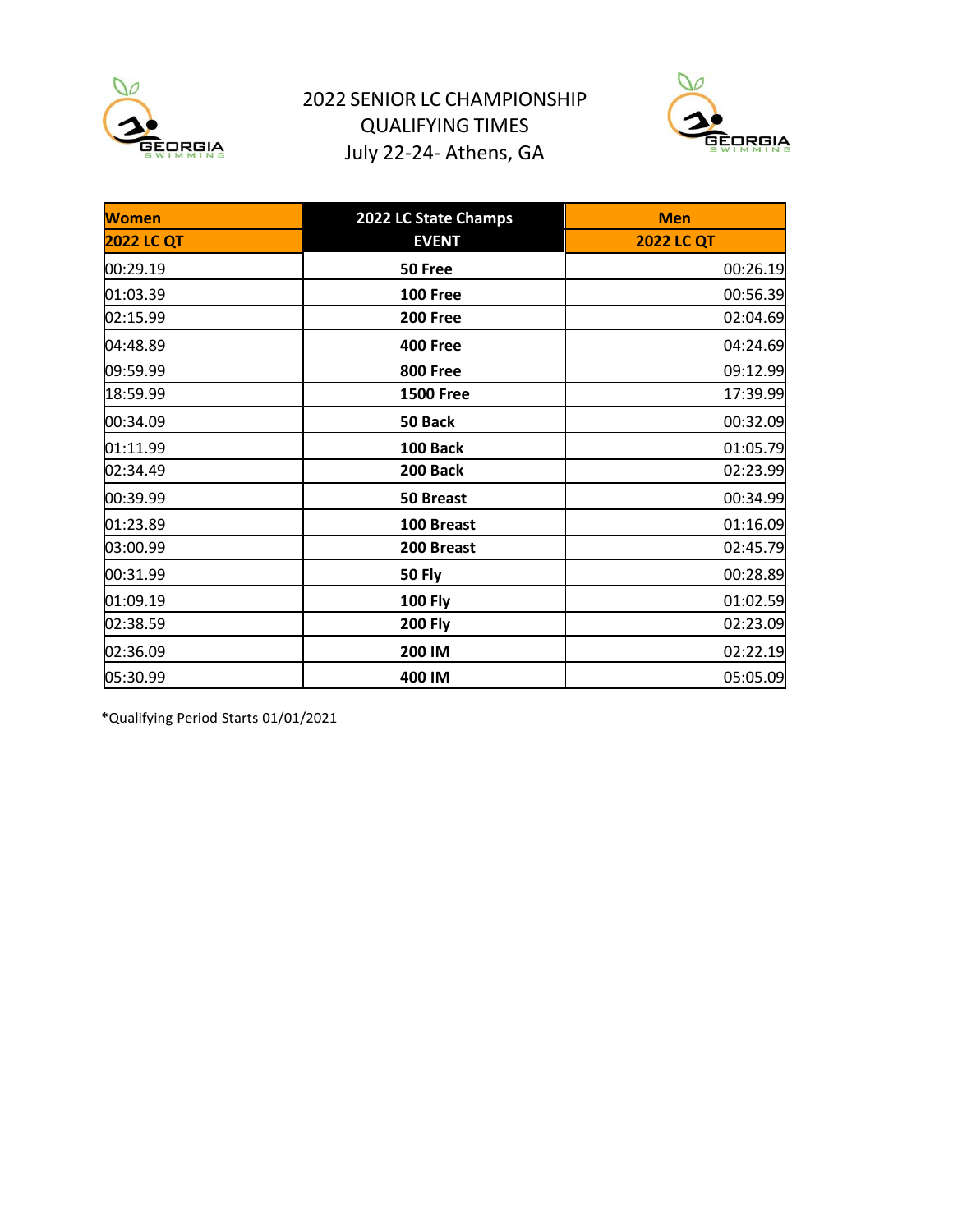Para standards listed below. In addition any swimmer with a **Can-Am** qualifying time also qualifies for this meet.

| Para 1 LSC Motivational Time Standards                             |                                         |                                          |                                        |  |             |
|--------------------------------------------------------------------|-----------------------------------------|------------------------------------------|----------------------------------------|--|-------------|
|                                                                    |                                         | <b>GIRLS</b>                             |                                        |  | <b>BOYS</b> |
|                                                                    |                                         | 15 <sub>8</sub><br><b>OP1</b>            | P1                                     |  | 15 & O P1   |
|                                                                    |                                         | <b>LCM</b>                               |                                        |  | <b>LCM</b>  |
|                                                                    |                                         | 1:24.89                                  | <b>50 FR</b>                           |  | 1:18.29     |
|                                                                    |                                         | 2:58.09                                  | <b>100 FR</b>                          |  | 2:56.69     |
|                                                                    | extremities                             | 7:06.49                                  | 200 FR                                 |  | 4:50.89     |
|                                                                    |                                         | 1:40.39                                  | <b>50 BK</b>                           |  | 1:05.39     |
|                                                                    |                                         | 3:04.59                                  | 100 BK                                 |  | 2:22.69     |
| P1 - non-ambulatory (wheelchair<br>bound): limited use of all four |                                         | 1:32.99                                  | <b>50 BR</b>                           |  | 1:10.59     |
|                                                                    |                                         | 4:25.19                                  | 100 BR                                 |  | 3:24.89     |
|                                                                    |                                         | 2:29.49                                  | <b>50 FL</b>                           |  | 2:12.39     |
|                                                                    |                                         | 6:10.49                                  | 150 IM                                 |  | 5:54.59     |
|                                                                    |                                         |                                          | Para 2 LSC Motivational Time Standards |  |             |
|                                                                    |                                         | P <sub>2</sub><br>15 & O P2<br>15 & O P2 |                                        |  |             |
| ambulatory with assistance, can be wheelchair                      |                                         | LCM                                      |                                        |  | <b>LCM</b>  |
|                                                                    |                                         | 48.59                                    | 50 FR                                  |  | 44.79       |
|                                                                    |                                         | 1:48.19                                  | 100 FR                                 |  | 1:38.79     |
|                                                                    |                                         | 3:42.79                                  | 200 FR                                 |  | 3:28.89     |
| P2 - dwarfism, multiple limb deficiencies,                         | bound with high functioning upper body. | 7:02.39                                  | 400/500 FR                             |  | 6:48.79     |
|                                                                    |                                         | 59.09                                    | 50 BK                                  |  | 50.69       |
|                                                                    |                                         | 2:16.69                                  | 100 BK                                 |  | 2:06.79     |
|                                                                    |                                         | 4:41.99                                  | 200 BK                                 |  | 3:57.99     |
|                                                                    |                                         | 1:01.69                                  | 50 BR                                  |  | 57.39       |
|                                                                    |                                         | 2:16.79                                  | 100 BR                                 |  | 2:07.19     |
|                                                                    |                                         | 4:59.59                                  | 200 BR                                 |  | 4:34.59     |
|                                                                    |                                         | 59.49                                    | 50 FL                                  |  | 46.39       |
|                                                                    |                                         | 2:32.99                                  | 100 FL                                 |  | 2:25.39     |
|                                                                    |                                         | 4:43.69                                  | 200 IM                                 |  | 4:19.09     |

|                                                                                                                           | Para 3 LSC Motivational Time Standards |               |            |  |  |
|---------------------------------------------------------------------------------------------------------------------------|----------------------------------------|---------------|------------|--|--|
|                                                                                                                           | 15 & O P3 P3                           |               | 15 & O P2  |  |  |
|                                                                                                                           | <b>LCM</b>                             |               | <b>LCM</b> |  |  |
|                                                                                                                           | 39.69                                  | 50 FR         | 34.79      |  |  |
|                                                                                                                           | 1:24.79                                | 100 FR        | 1:15.69    |  |  |
|                                                                                                                           | 3:28.99                                | 200 FR        | 2:53.09    |  |  |
| P3 - single limb deficiencies, visual impairments, intellectual impairments,<br>ambulatorywithout significant assistance. | 6:16.39                                | 400/500 FR    | 5:54.69    |  |  |
|                                                                                                                           | 13:52.79                               | 800/1000 FR   | 13:32.49   |  |  |
|                                                                                                                           | 27:46.39                               | 1500/1650 FR  | 27:40.29   |  |  |
|                                                                                                                           | 48.19                                  | <b>50 BK</b>  | 39.89      |  |  |
|                                                                                                                           | 1:41.59                                | 100 BK        | 1:24.09    |  |  |
|                                                                                                                           | 4:03.89                                | 200 BK        | 3:21.79    |  |  |
|                                                                                                                           | 51.19                                  | <b>50 BR</b>  | 43.59      |  |  |
|                                                                                                                           | 1:47.99                                | 100 BR        | 1:36.79    |  |  |
|                                                                                                                           | 4:19.19                                | 200 BR        | 3:31.89    |  |  |
|                                                                                                                           | 43.49                                  | 50 FL         | 37.89      |  |  |
|                                                                                                                           | 1:31.69                                | 100 FL        | 1:19.59    |  |  |
|                                                                                                                           | 3:40.09                                | <b>200 FL</b> | 3:21.39    |  |  |
|                                                                                                                           | 3:34.79                                | 200 IM        | 3:03.59    |  |  |
|                                                                                                                           | 8:26.99                                | 400 IM        | 7:13.39    |  |  |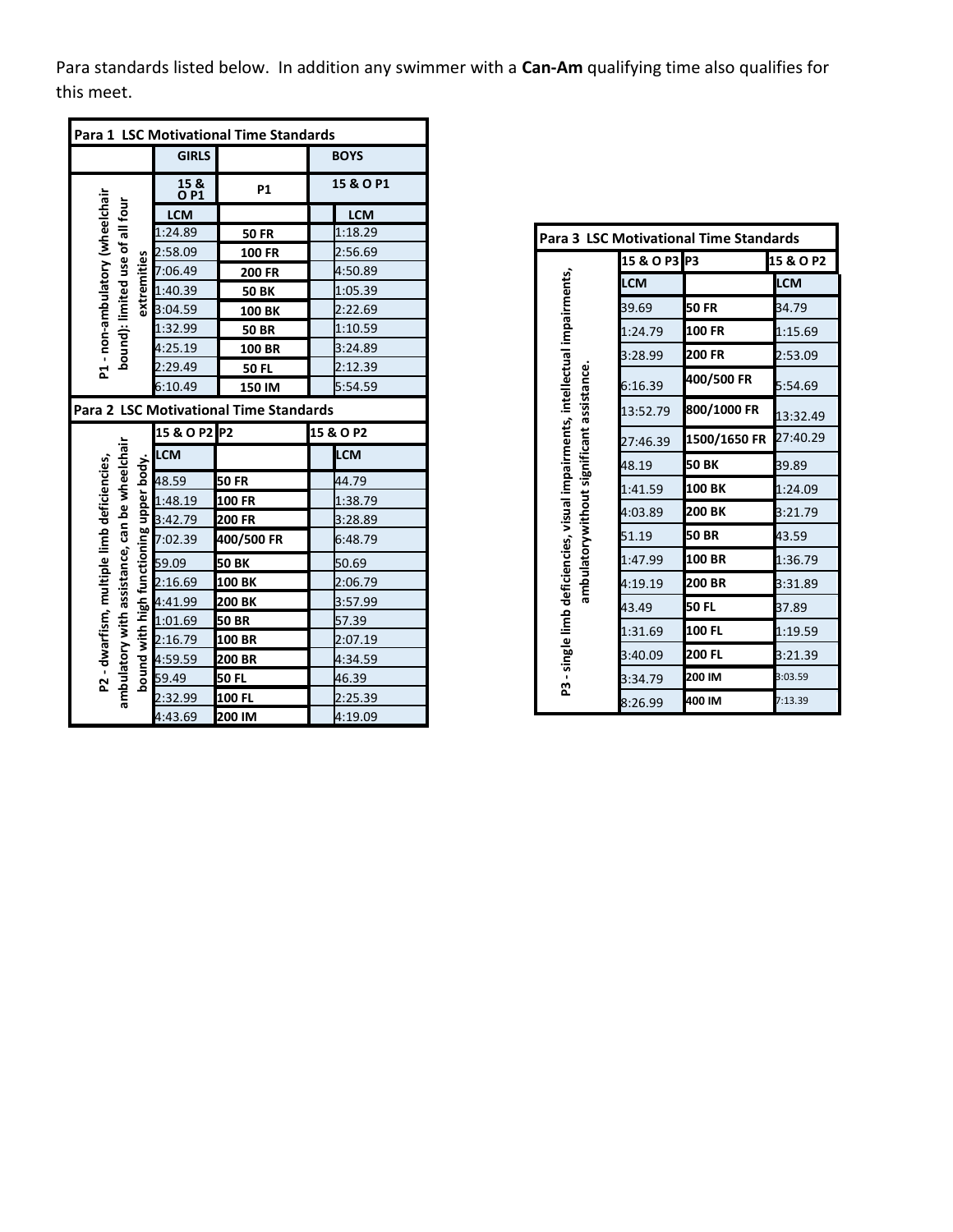### **2022 Georgia Long Course Senior State Championships July 22 – 24 2022**

|                                          |                                                                                                                | State ____________             |                                 |  |
|------------------------------------------|----------------------------------------------------------------------------------------------------------------|--------------------------------|---------------------------------|--|
|                                          | Head Coach Lease and Coach Contract Contract Contract Contract Contract Contract Contract Contract Contract Co |                                |                                 |  |
|                                          |                                                                                                                |                                |                                 |  |
|                                          |                                                                                                                |                                |                                 |  |
|                                          | All coaches from your team present at the meet, must be listed                                                 |                                |                                 |  |
|                                          |                                                                                                                |                                |                                 |  |
|                                          |                                                                                                                |                                |                                 |  |
| <b>IND Event Fee</b>                     |                                                                                                                | \$12.00 x (number of athletes) |                                 |  |
| Relay Event Fee                          |                                                                                                                | \$24.00                        | $\equiv$ 1000 minutes of $\sim$ |  |
| <b>Time Trial Event Fee</b>              |                                                                                                                | \$40.00 per event              |                                 |  |
| <b>Facility Surcharge</b>                |                                                                                                                | \$21.00 per Swimmer            |                                 |  |
| <b>GA LSC Travel Fee</b>                 |                                                                                                                | \$3.00 per Swimmer             | =__________                     |  |
| Non-GA LSC registered athlete travel Fee |                                                                                                                | \$6.00 per Swimmer             |                                 |  |
|                                          | <b>TOTAL</b>                                                                                                   |                                |                                 |  |
|                                          |                                                                                                                |                                |                                 |  |

**Submit one check payable to: ABSC.**

Entries must be received on or before **July 14 th, 2022**.

Email entries to: Jonathan Foggin

[jonathan@athensbulldogs.com](about:blank)

WAIVER, ACKNOWLEDGMENT AND LIABILITY RELEASE

I, the undersigned coach, or team representative, verify that all swimmers and coaches listed on the enclosed entry are registered with USA Swimming.

I acknowledge that I am familiar with the safety rules of USA Swimming and Georgia Swimming regarding warm-up procedures and that I shall be responsible for the compliance of my swimmers with those rules during this meet.

In granting this sanction it is understood and agreed that USA Swimming, Georgia LCS, and **ABSC** shall be free and harmless from any liabilities or claims for damages arising by reason of injuries to anyone during the conduct of the event.

### **I have reviewed RULE 302.4 FALSE REGISTRATION and understand that if a swimmer who is not properly registered with USA Swimming competes in a sanctioned competition, Georgia Swimming Inc. may impose a fine of up to \$100.00 per event against the individual, member coach or member club submitting the entry.**

\_\_\_\_\_\_\_\_\_\_\_\_\_\_\_\_\_\_\_\_\_\_\_\_\_\_\_\_\_\_\_\_\_\_\_\_\_\_\_\_\_\_\_\_\_\_\_\_\_\_\_\_\_\_\_\_ \_\_\_\_\_\_\_\_\_\_\_\_\_\_\_\_\_\_\_\_\_\_\_\_\_\_\_\_\_\_\_\_\_\_\_\_